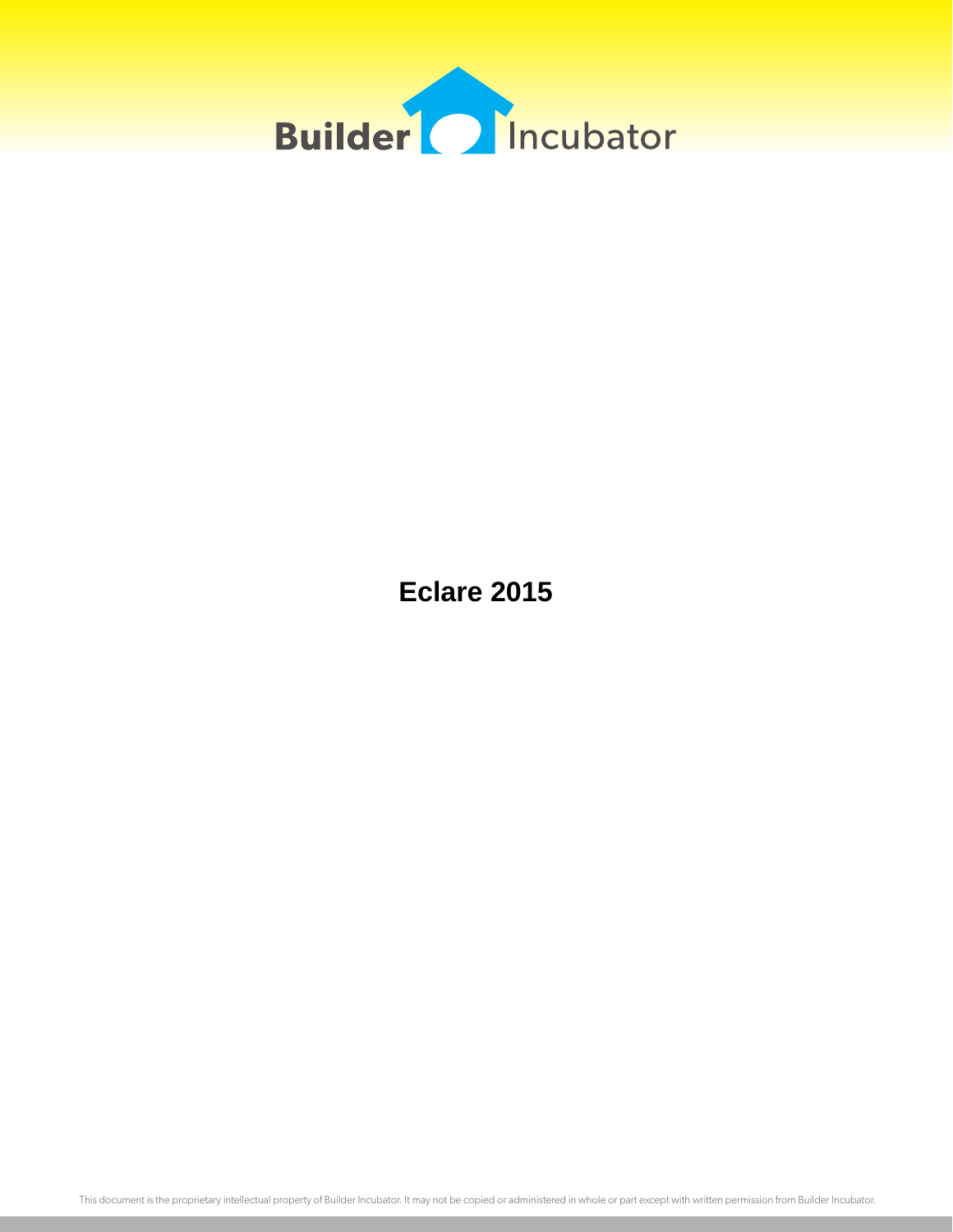## **ALL: File: Hide/Unhide Browse Window Columns, Resize Column Widths, Remember**

Program(s): PSClient, Eclare, Gemini Software Report: 4977

ECLARE: File | Terminal GEMINI: File | Terminal | Columns PSCLIENT: File | Terminal | Columns

1. Added a new "Select Columns to Show" option to all programs. When accessed, it provides the ability to selectively hide/un-hide browse window columns as well as vertical and horizontal lines and to adjust individual column widths in most of each program's browse list windows.

- To access the new option, place your mouse cursor inside a given browse window's data display box (the browse window's "white" area) and right-click. Select the option from the pop-up menu which will appear.

- When hiding columns, at least one column must be shown. Please note that, when dealing with browse windows with multiple tab options, one or more browse tabs may be blank (no columns showing) depending on what columns are hidden and from which browse tab they are hidden.

- Browse list display changes are remembered from one work session to the next. They are company and computer/work station specific and apply to all users who access a given company on a given computer/work station.

- If a given column width is changed and the column is subsequently hidden and then shown again, it will revert to the orignal default column width - not the resized width prior to being hidden. It can be manually resized again if desired.

2. Added a new "Reset Columns Format" button to each program's Terminal area as noted, above, which allows the user to reset browse window displays back to their original display formats. Please note that use of this button resets ALL browse window displays within a given company back to their original display formats and cannot be "undone" (but display formats can be defined again).

## **Jobs: Takeoff Window Redesign**

Program(s): Eclare Software Report: 4981

Jobs | Takeoffs

The main Takeoffs window has been redesigned:

- The "Takeoffs" browser window has been moved from the top to the left side of the main browser window in order to display more takeoffs than in previous versions. Action buttons at the top of the main Takeoffs window apply to the Takeoffs browser on the left.

- The larger "Takeoff Detail" browser window was positioned to the right of the Takeoffs browser window. Action buttons at the bottom of the main Takeoffs window apply to it.

Some columns in both browse windows were set to "hidden" due to reduced horizontal space. They can be redisplayed as desired (right-click in the browser area and select the "Select Columns to Show" option to customize the browser display).

## **Jobs: Expanded Lookup Number Option**

Program(s): Eclare Software Report: 4993

Jobs | Takeoffs | Edit | Item # (search button)

Added a "Description" tab to the Item # Master Item List browser window to allow users to sort/search by item description.

## **Maintenance: Global Job Maintenance Enhancement**

Program(s): Eclare Software Report: 4998

Maintenance | Global Job Maintenance | Global Takeoff Maintenance Maintenance | Global Job Maintenance | Global Takeoff Maintenance | Item Assm: Copy/Update | Next | Next Maintenance | Global Job Maintenance | Global Takeoff Maintenance | Item Assm: Update Only | Next | Next

1. Added a new "Reference" column to the main Global Takeoff Maintnance Item/Assembly browser window.